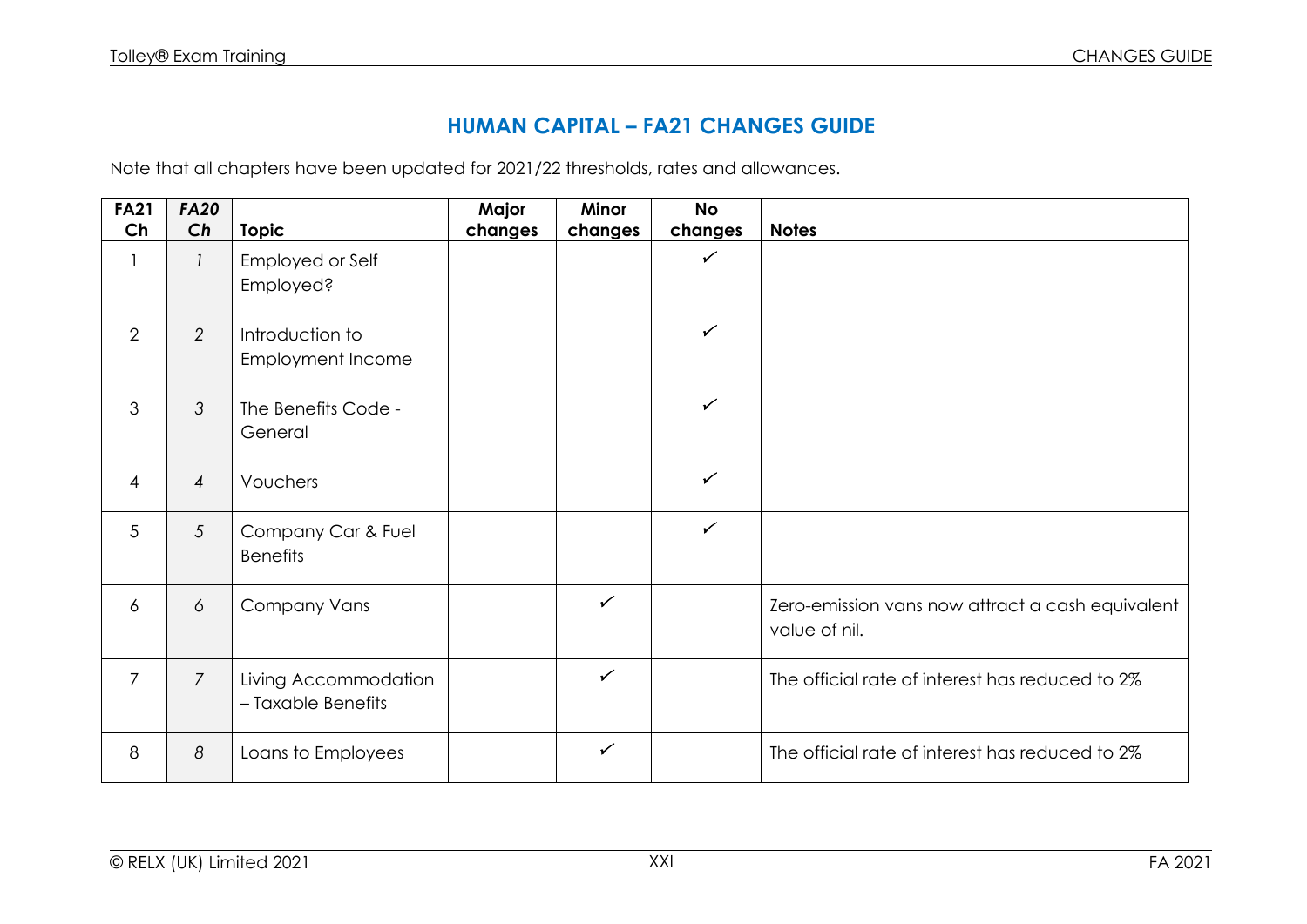| 9  | 9  | <b>Miscellaneous Benefits</b>                                 |              | $\checkmark$ |                                                                                                                                                                                                                                                                                                                                                                                   |
|----|----|---------------------------------------------------------------|--------------|--------------|-----------------------------------------------------------------------------------------------------------------------------------------------------------------------------------------------------------------------------------------------------------------------------------------------------------------------------------------------------------------------------------|
| 10 | 10 | Exemptions                                                    |              | $\checkmark$ |                                                                                                                                                                                                                                                                                                                                                                                   |
| 11 | 11 | Deductions                                                    |              | $\checkmark$ |                                                                                                                                                                                                                                                                                                                                                                                   |
| 12 | 12 | Particular Types of<br>Employee                               |              | $\checkmark$ |                                                                                                                                                                                                                                                                                                                                                                                   |
| 13 | 13 | <b>Employment Income</b><br>provided through Third<br>Parties |              | $\checkmark$ |                                                                                                                                                                                                                                                                                                                                                                                   |
| 14 | 14 | <b>Optional Remuneration</b><br>Arrangements                  | $\checkmark$ |              | Salary sacrifice arrangements entered before 6<br>April 2017 where the benefit is the provision of a<br>car with emissions of more than 75g CO2/km,<br>living accommodation or school fees, move into<br>the new rules on 6 April 2021. As of 6 April 2021,<br>HMRC will no longer provide clearances on salary<br>sacrifice arrangements as there is no material<br>uncertainty. |
| 15 | 15 | Introduction to PAYE                                          |              | $\checkmark$ |                                                                                                                                                                                                                                                                                                                                                                                   |
| 16 | 16 | PAYE Operation &<br>Compliance                                |              | $\checkmark$ |                                                                                                                                                                                                                                                                                                                                                                                   |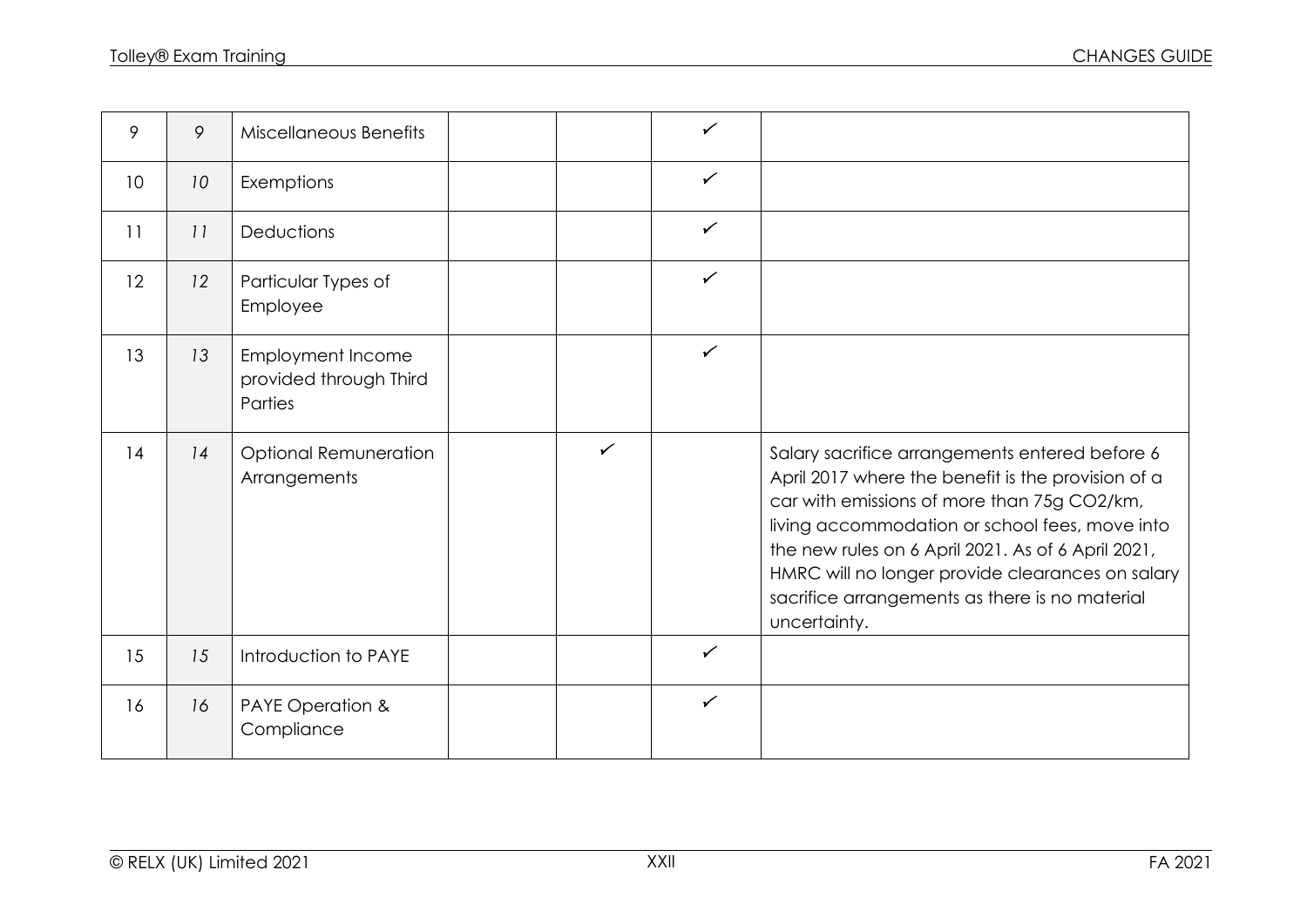| 17 | 17 | Voluntary Payrolling of<br><b>Benefits</b>         |              | $\checkmark$ |                                                                                                                                                                                                                                                                                   |
|----|----|----------------------------------------------------|--------------|--------------|-----------------------------------------------------------------------------------------------------------------------------------------------------------------------------------------------------------------------------------------------------------------------------------|
| 18 | 18 | Statutory Sick Pay                                 |              | $\checkmark$ |                                                                                                                                                                                                                                                                                   |
| 19 | 19 | Statutory Leave &<br>Payments                      |              | $\checkmark$ |                                                                                                                                                                                                                                                                                   |
| 20 | 20 | Student & Postgraduate<br>Loans                    | ✓            |              | A new plan for Scottish student loan borrowers<br>known as Plan 4 is introduced from 6 April 2021.                                                                                                                                                                                |
| 21 | 21 | Payroll Giving                                     |              | $\checkmark$ |                                                                                                                                                                                                                                                                                   |
| 22 | 22 | <b>PAYE Settlement</b><br>Agreements               |              | $\checkmark$ |                                                                                                                                                                                                                                                                                   |
| 23 | 23 | Construction Industry<br>Scheme                    | $\checkmark$ |              | From 6 April 2021, a business needs to regularly<br>review its construction operations spend over a<br>rolling 12 month period. When spend exceeds<br>£3million within the previous 12 months, the<br>business needs to register and operate the<br>construction industry scheme. |
| 24 | 24 | Class 1 National<br><b>Insurance Contributions</b> |              | $\checkmark$ |                                                                                                                                                                                                                                                                                   |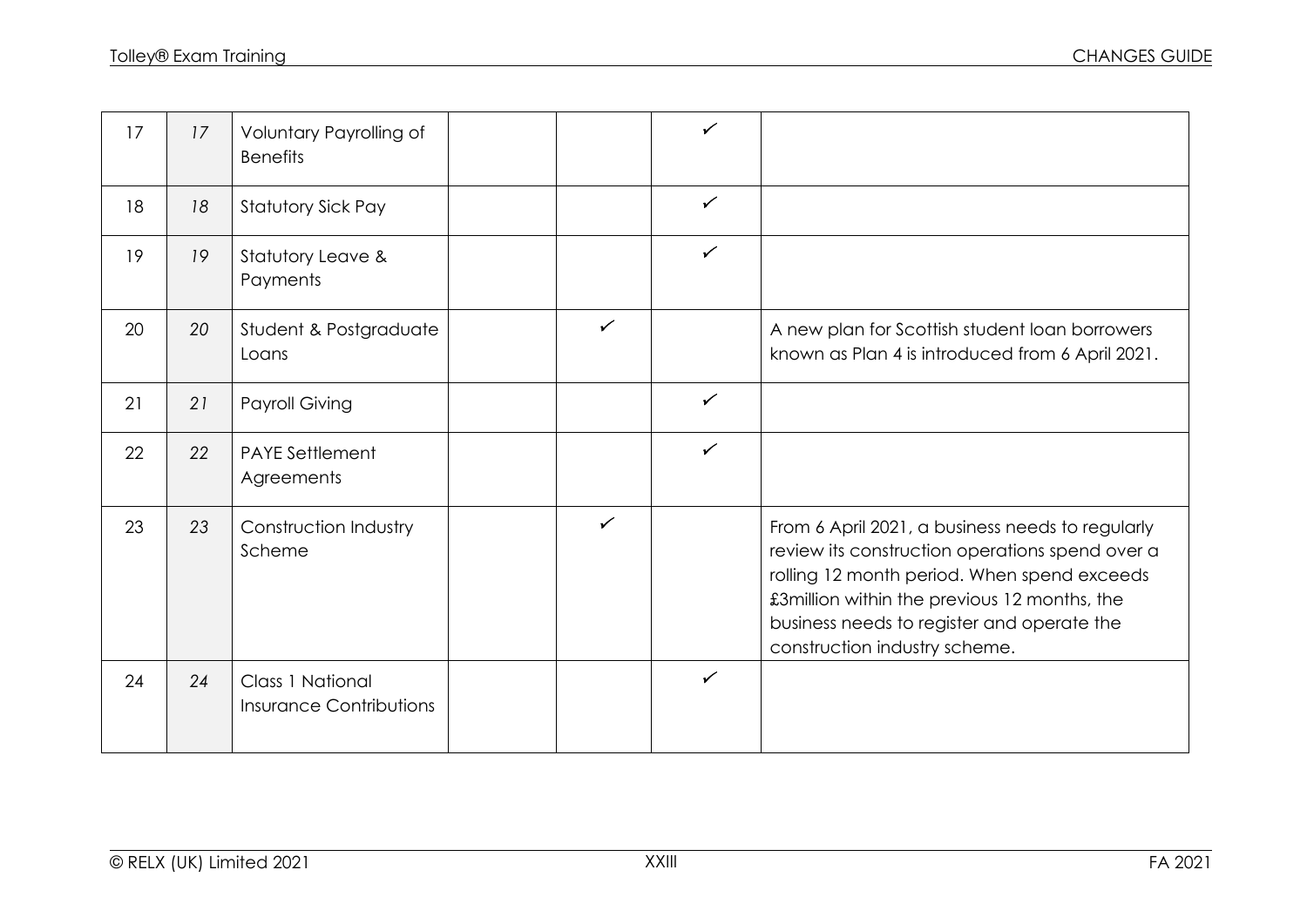| 25 | 25 | <b>Employment Allowance</b>         |              |   |                                                                                                                                                                                                                                                                                                                                                                                                                                                                                                                                                                                                                                                                                                                       |
|----|----|-------------------------------------|--------------|---|-----------------------------------------------------------------------------------------------------------------------------------------------------------------------------------------------------------------------------------------------------------------------------------------------------------------------------------------------------------------------------------------------------------------------------------------------------------------------------------------------------------------------------------------------------------------------------------------------------------------------------------------------------------------------------------------------------------------------|
| 26 | 26 | Class 1A & 1B National<br>Insurance |              | ✓ |                                                                                                                                                                                                                                                                                                                                                                                                                                                                                                                                                                                                                                                                                                                       |
| 27 | 27 | <b>Termination Payments</b>         | $\checkmark$ |   | From 6 April 2021, employers will need to use an<br>alternative calculation where an employee's pay<br>period is defined in months, but their contractual<br>notice period or post-employment notice period<br>is not a whole number of months.<br>From 6 April 2021, the tax treatment of post-<br>employment notice pay for individuals who are<br>non-UK resident in the year of termination of their<br>UK employment is aligned with the treatment for<br>all UK residents. Earnings that arise pursuant to<br>PENP will be subject to Income Tax, Class 1<br>National Insurance contributions and PAYE for<br>non-UK residents to the extent that they would<br>have worked in the UK during the notice period. |
| 28 | 28 | Agencies                            |              |   |                                                                                                                                                                                                                                                                                                                                                                                                                                                                                                                                                                                                                                                                                                                       |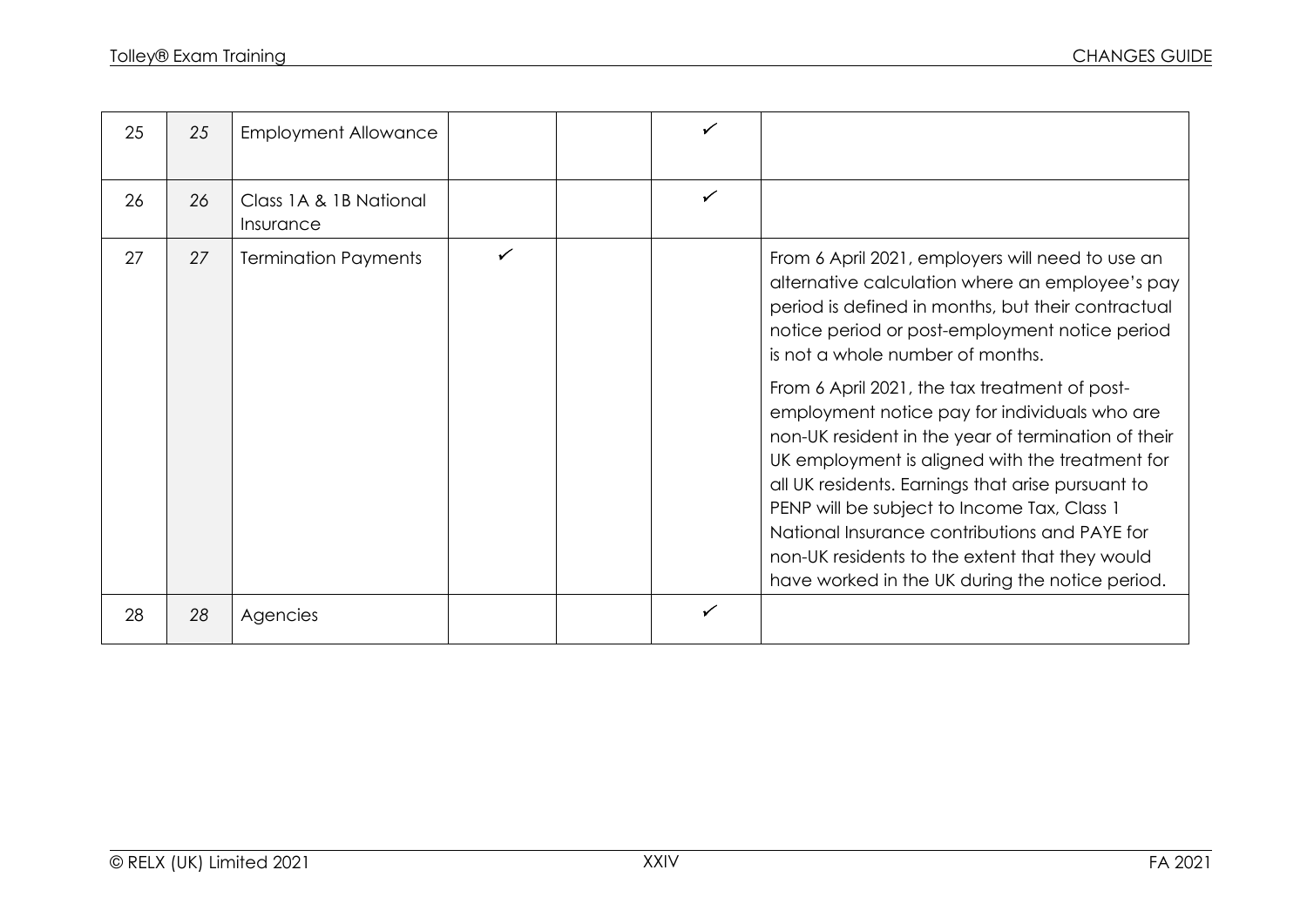| 29 | 29 | Payments to<br>Employment<br><b>Intermediaries</b>                | $\checkmark$ |              | The off-payroll working rules set out in the Finance<br>Act 2020 come into effect from 6 April 2021.<br>The Finance Act 2021 includes two areas of<br>amendment:                                                                                                                                                                                     |
|----|----|-------------------------------------------------------------------|--------------|--------------|------------------------------------------------------------------------------------------------------------------------------------------------------------------------------------------------------------------------------------------------------------------------------------------------------------------------------------------------------|
|    |    |                                                                   |              |              | The definition of 'qualifying intermediary'<br>$\bullet$<br>in s. 61N is amended to include workers<br>with less than a 5% interest in the<br>intermediary if they are getting a chain<br>payment and it is not being taxed as<br>employment income (s 21 FA 2021)<br>New anti-avoidance rules are introduced<br>(s61WA inserted by s 21(8) FA 2021) |
| 30 | 30 | <b>Personal Service</b><br>Companies                              |              | $\checkmark$ |                                                                                                                                                                                                                                                                                                                                                      |
| 31 | 31 | Managed Service<br>Companies                                      |              | $\checkmark$ |                                                                                                                                                                                                                                                                                                                                                      |
| 32 | 32 | Reporting Requirements<br>for Employment<br><b>Intermediaries</b> |              | $\checkmark$ |                                                                                                                                                                                                                                                                                                                                                      |
| 33 | 33 | <b>Pension Schemes</b>                                            |              | $\checkmark$ |                                                                                                                                                                                                                                                                                                                                                      |
| 34 | 34 | Automatic Enrolment                                               |              | $\checkmark$ |                                                                                                                                                                                                                                                                                                                                                      |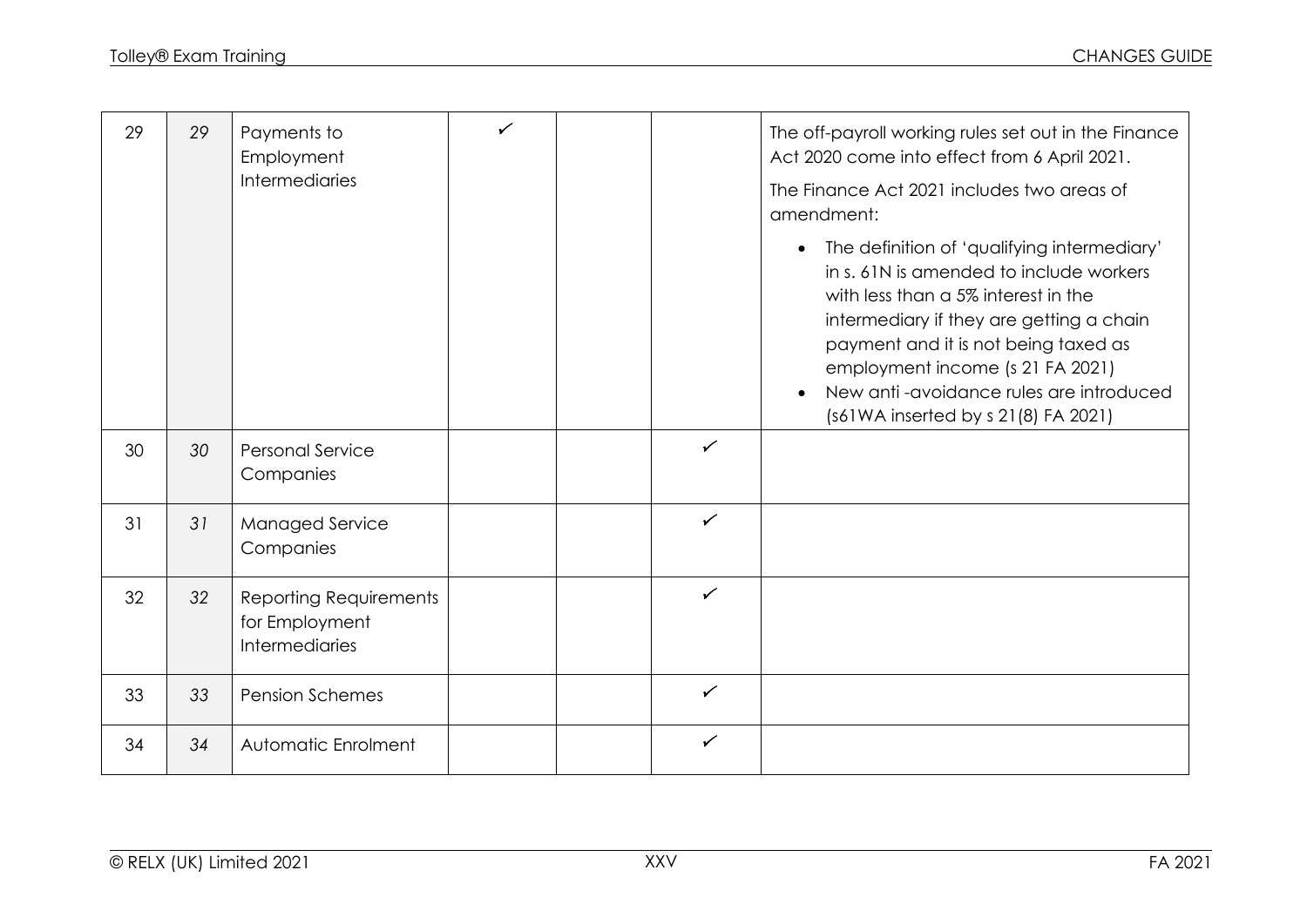| 35 | 35 | Introduction to Share<br>Plans                  |  | $\checkmark$ |  |
|----|----|-------------------------------------------------|--|--------------|--|
| 36 | 36 | <b>Share Incentive Plans</b><br>(SIPS)          |  | $\checkmark$ |  |
| 37 | 37 | <b>SAYE Option Schemes</b>                      |  | $\checkmark$ |  |
| 38 | 38 | Company Share Option<br>Plans                   |  | $\checkmark$ |  |
| 39 | 39 | Enterprise<br>Management<br>Incentives (EMIs)   |  | $\checkmark$ |  |
| 40 | 40 | Non-tax Advantaged<br><b>Share Option Plans</b> |  | $\checkmark$ |  |
| 41 | 41 | Employee Shareholder<br>Shares                  |  | $\checkmark$ |  |
| 42 | 42 | Share Awards                                    |  | $\checkmark$ |  |
| 43 | 43 | <b>Restricted Securities</b>                    |  | $\checkmark$ |  |
| 44 | 44 | Other Employment-<br>related Securities         |  | $\checkmark$ |  |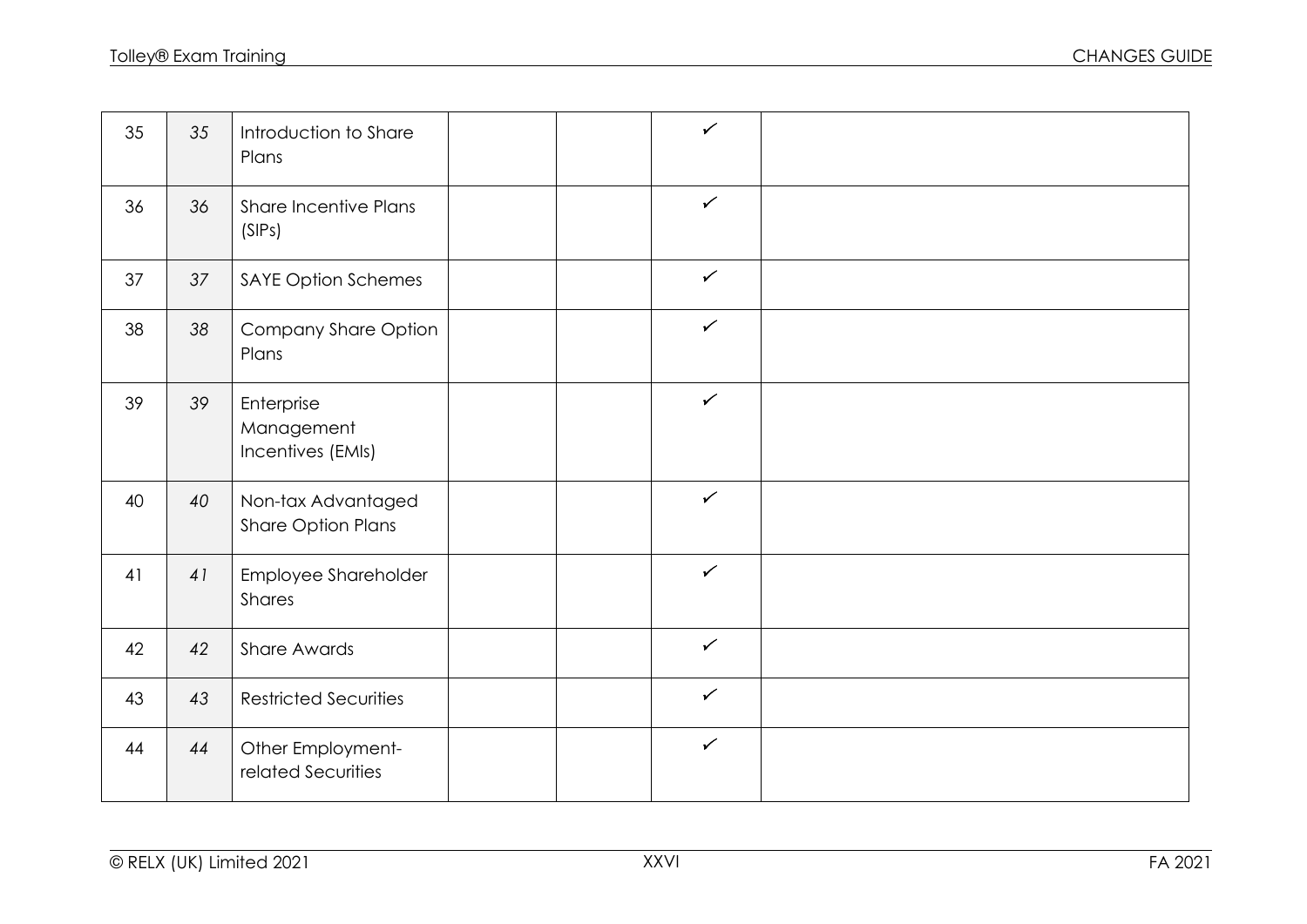| 45 | 45 | Share Plans - Employer<br>Obligations           |  | $\checkmark$ |  |
|----|----|-------------------------------------------------|--|--------------|--|
| 46 | 46 | Residence - the<br>Statutory Residence<br>Rules |  | $\checkmark$ |  |
| 47 | 47 | Residence - the Split<br>Year rules             |  | $\checkmark$ |  |
| 48 | 48 | Domicile                                        |  | $\checkmark$ |  |
| 49 | 49 | Employment Income:<br>Residence & Domicile      |  | $\checkmark$ |  |
| 50 | 50 | Overseas Workday<br>Relief                      |  | $\checkmark$ |  |
| 51 | 51 | Double Taxation<br>Agreements                   |  | $\checkmark$ |  |
| 52 | 52 | <b>Short Term Business</b><br>Visitors          |  | $\checkmark$ |  |
| 53 | 53 | <b>Tax Equalisation</b>                         |  | $\checkmark$ |  |
| 54 | 54 | <b>Dual Contracts</b>                           |  | $\checkmark$ |  |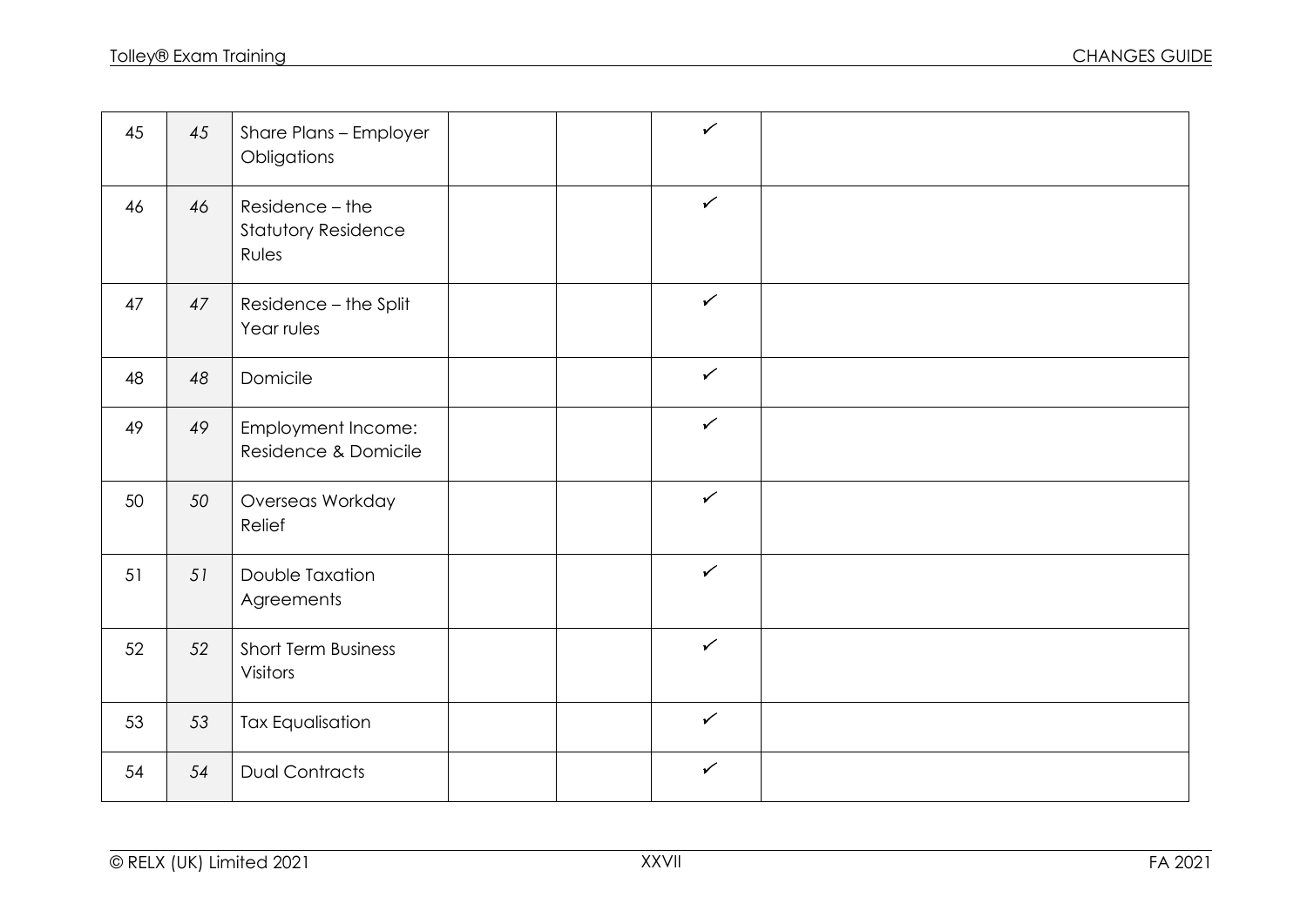| 55 | 55 | Home Leave &<br><b>Employee Travel</b>                                     |              |              | $\checkmark$ |                                                                                                                                                                                                                                                                                                                                                                                                   |
|----|----|----------------------------------------------------------------------------|--------------|--------------|--------------|---------------------------------------------------------------------------------------------------------------------------------------------------------------------------------------------------------------------------------------------------------------------------------------------------------------------------------------------------------------------------------------------------|
| 56 | 56 | International Aspects of<br><b>NIC</b>                                     | $\checkmark$ |              |              | Assignments between the UK and EU member<br>states is now governed by the Trade and Co-<br>operation Agreement 2021 and the Protocol on<br>Social Security Co-ordination 2021. Assignments<br>between the UK and Norway, Switzerland and<br>Iceland are governed by individual reciprocal<br>agreements and assignments between the UK<br>and Liechtenstein are governed by UK domestic<br>rules. |
| 57 | 57 | <b>Cross-Border Pension</b><br>Scheme Issues                               |              |              | $\checkmark$ |                                                                                                                                                                                                                                                                                                                                                                                                   |
| 58 | 58 | Employment-related<br>Securities (International)                           |              |              | $\checkmark$ |                                                                                                                                                                                                                                                                                                                                                                                                   |
| 59 | 59 | <b>Capital Gains Tax Issues</b><br>for Internationally<br>Mobile Employees |              |              | ✓            |                                                                                                                                                                                                                                                                                                                                                                                                   |
| 60 | 60 | Senior Accounting<br><b>Officer Responsibilities</b>                       |              |              | $\checkmark$ |                                                                                                                                                                                                                                                                                                                                                                                                   |
| 61 | 61 | National Minimum<br>Wage                                                   |              | $\checkmark$ |              | The national living wage is now paid to workers<br>aged 23 and above.                                                                                                                                                                                                                                                                                                                             |